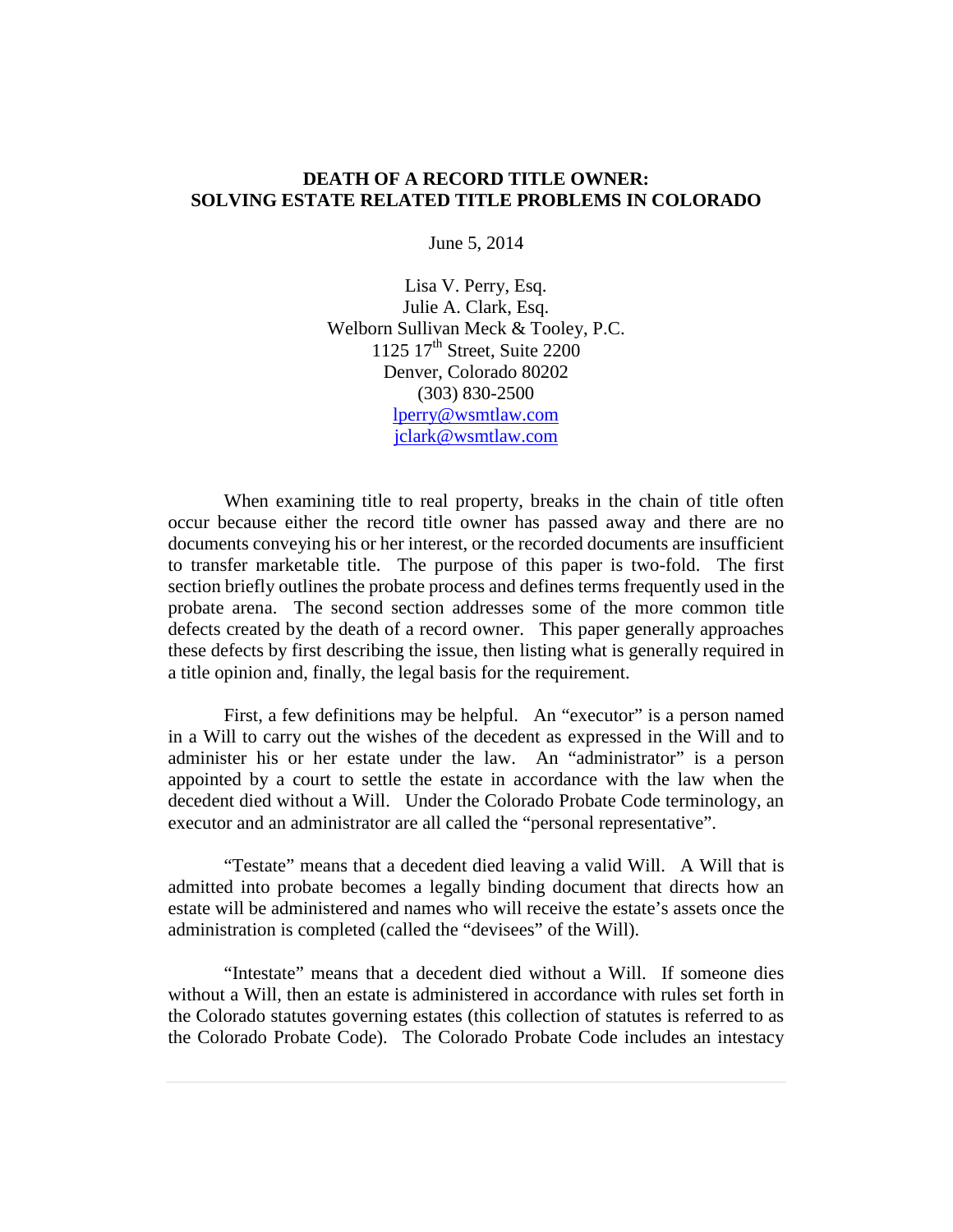provision that sets forth who will inherit the decedent's estate once the administration is completed. Those person entitled to inherit the decedent's estate under the intestacy statute are called the decedent's "heirs".

A "beneficiary" is a person, trust or entity that will inherit from an estate either as a devisee under the decedent's Will (testate estate) or as an heir to the decedent (intestate estate).

"Probate," in its narrow meaning, describes the process by which an instrument purporting to be a Will is legally determined to be the effective Last Will and Testament of the decedent. Probate, in its broader sense, describes the entire process by which a decedent's estate is collected, administered and distributed. This process is also referred to as administering an estate.

Regardless of whether the decedent died testate or intestate, when a person dies, a relative or friend of the decedent will file a petition in the District Court (in Denver County it is the Probate Court) for the County in which the decedent lived at the time of his or her death seeking appointment as the personal representative. If the decedent died testate, then the petitioner is usually the person named in the Will to serve as the personal representative. In this case, the petitioner will also ask the Court to admit the decedent's Will into probate. If the decedent died intestate, then the petitioner is usually the person who has priority to serve as personal representative of the estate as set forth in the Colorado Probate Code.

Once the personal representative is appointed by the Court (and the Will admitted into probate if the decedent died testate), the Court will issue Letters Testamentary (if testate) or Letters of Administration (if intestate) naming the petitioner as the personal representative of the estate. Upon the issuance of Letters in an unsupervised estate<sup>[1](#page-1-0)</sup>, the personal representative now has the legal authority to (i) collect all of the decedent's assets, (ii) pay any creditors, the cost of administration and taxes, and (iii) distribute the estate's assets according to the decedent's Will (if testate) or according to the intestacy statutes (if intestate). In addition to the above, the personal representative also has broad statutory authority during the pendency of the estate to deal with the estate's assets in order to effectively administer the estate. This includes the power to sell, lease and encumber any oil and gas interests owed by the decedent.

<span id="page-1-0"></span><sup>&</sup>lt;sup>1</sup> Most estates in Colorado are administered without Court supervision and are called an unsupervised administration. If there is a conflict involving an estate, then the administration of the estate may be supervised by Court. In a supervised administration, the personal representative must obtain Court approval before taking most actions, including selling, leasing or distributing real property.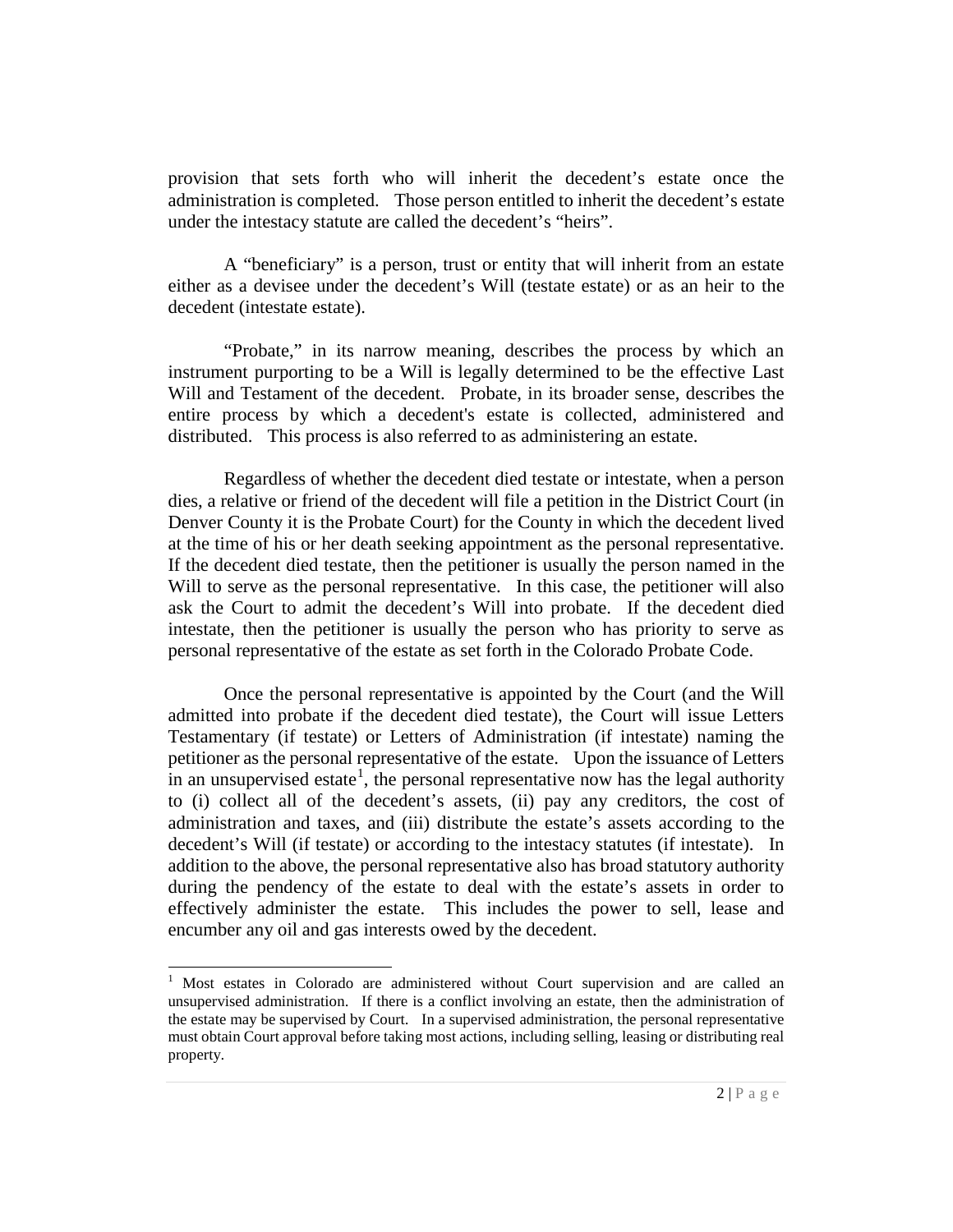Once the personal representative has administered the estate and distributed the assets, the personal representative files a statement with the Court advising the Court that the estate can be closed. The personal representative's authority as granted by his or her Letters remains in effect for one year after this statement is filed with the Court in the event that an issue or asset is overlooked. After the expiration of this one-year period, the authority of the personal representative and his or her Letters automatically terminate.

Now that you are familiar with the probate process and its terminology, we will discuss common title defects created by the death of a record owner and options for curing the defect based upon the Colorado Probate Code and the relevant Colorado title standards.

#### **1. Death prior to enactment of the Uniform Probate Code (July 1, 1974)**.

Tom Smith is the record owner of a mineral interest in Weld County, Colorado. The Weld County real property records include probate documents for Tom Smith's estate but there are no personal representative deed and Letters of appointment. Is this sufficient to transfer title? It depends on whether Tom died before or after Colorado enacted the Uniform Probate Code (the "UPC) and on which documents from the administration of Tom's estate were recorded in the real property records.

Colorado adopted the Uniform Probate Code in the early 1970's making it effective for all estates in which the decedent died on or after July 1, 1974. The UPC, as revised over the years, remains the governing law in Colorado and is the basis for most requirements found in title opinion comments involving estates. However, it is worthwhile to understand the requirements for marketable title under the pre-UPC laws in the event that probate documents appear of record for decedent's who died prior to July 1, 1974. To that end, we have provided some examples illustrating what documents must be of record under the laws prior to Colorado's adoption of the UPC for decedents who were Colorado residents at the time of death. For decedent's who were residents of a state other than Colorado at death, attached to this paper is a list of the documents required under Colorado law prior to adoption of the UPC. Also, following the examples below is a discussion of curative statutes that may eliminate the title defect if one or more of the documents listed below is not of record.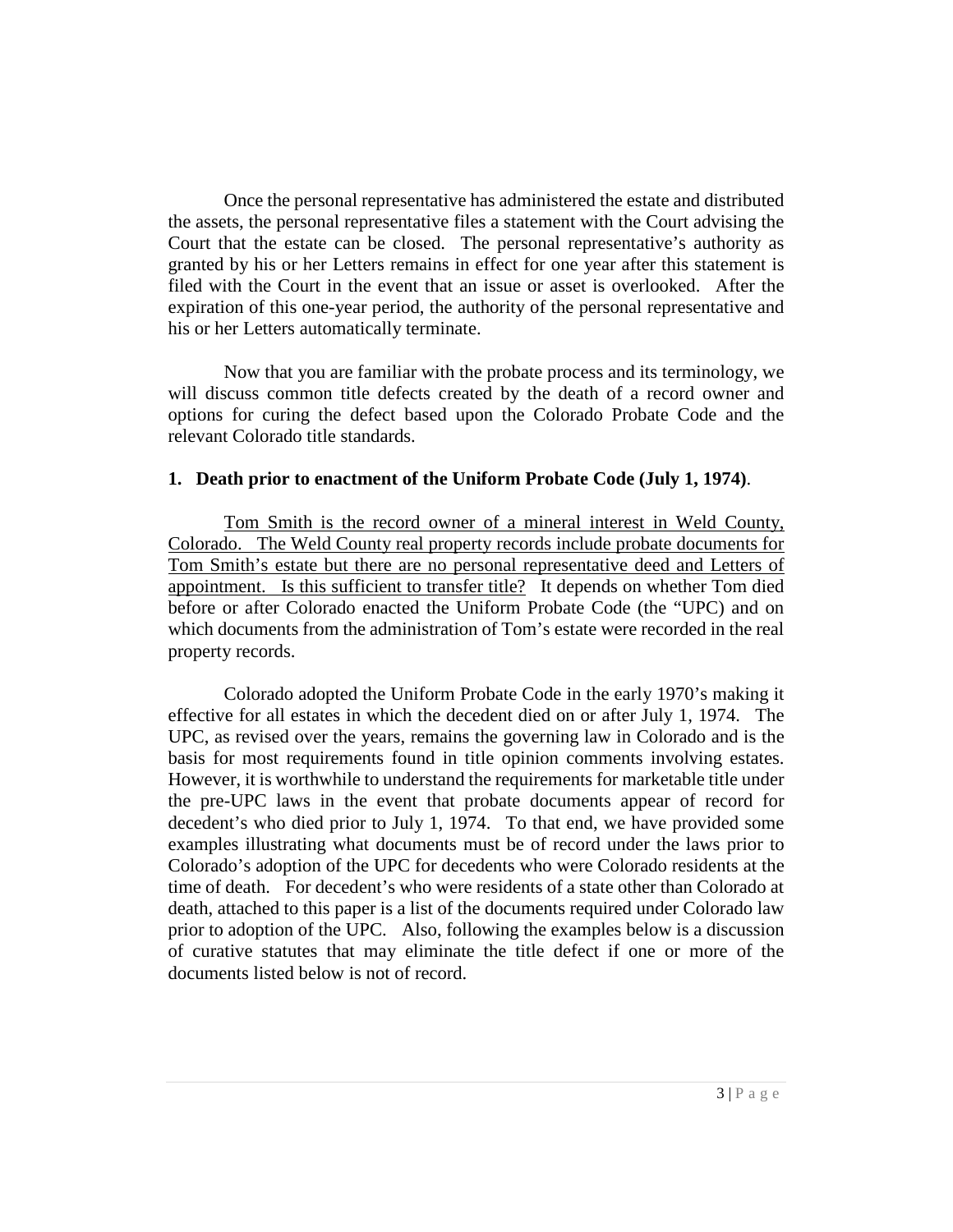# Example 1 – testate; distribute to beneficiaries

Tom Smith died testate on August 15, 1965 a resident of Weld County, Colorado. An estate was opened in Weld County under the pre-UPC laws, Emily Smith was appointed as the personal representative and Tom's Will was admitted into probate. Tom's mineral interest was distributed to Tom's children, Emily Smith and Jonah Smith, who are the devisees under Tom's Will and the beneficiaries of the estate.

In order to pass title from Tom's estate to Emily and Jonah, the following documents should be recorded in the real property records: (i) certified copy of the Will naming Emily and Jonah as the devisees to the mineral interest, (ii) certified copy of the Order admitting the Will into probate, (iii) certified copy of the Decree of Final Settlement, (iv) certified copy of the Letters Testamentary and (v) release of Colorado inheritance tax lien.<sup>[2](#page-3-0)</sup>

# Example 2 – testate; sale to a third party

Same as Example 1 except that the estate owed \$100,000 in federal estate taxes. Emily acting as personal representative decides to sell the estate's mineral interest to Rudy Adams in order to raise money to pay the taxes instead of distributing the minerals to Emily and Jonah.

In order to pass title from Tom's estate to Rudy Adams, the following documents should be recorded in the real property records: (i) certified copy of the Letter Testamentary, (ii) personal representative deed reciting the date of death, the date of the Will, the date the Will was admitted into probate in Colorado and a quotation of the power allowing the personal representative to sell real property contained in the Will and, (iii) release of Colorado inheritance tax lien.

If the Will does not include a power to sell real property, then the following documents should be recorded in the real property records: (i) certified copy of the Letters Testamentary, (ii) personal representative deed with a certified copy of the Order of Sale and the Order Confirming Sale issued by the Weld County District Court, and (iii) release of Colorado inheritance tax lien.

# Example 3 – intestate; distribute to beneficiaries

Tom Smith died intestate on August 15, 1965 a resident of Weld County, Colorado. An estate was opened in Weld County under the pre-UPC laws

<span id="page-3-0"></span><sup>&</sup>lt;sup>2</sup> Because a Colorado State tax lien is only valid for 15 years, it is no longer a title defect if the release of a Colorado inheritance tax lien is not of record.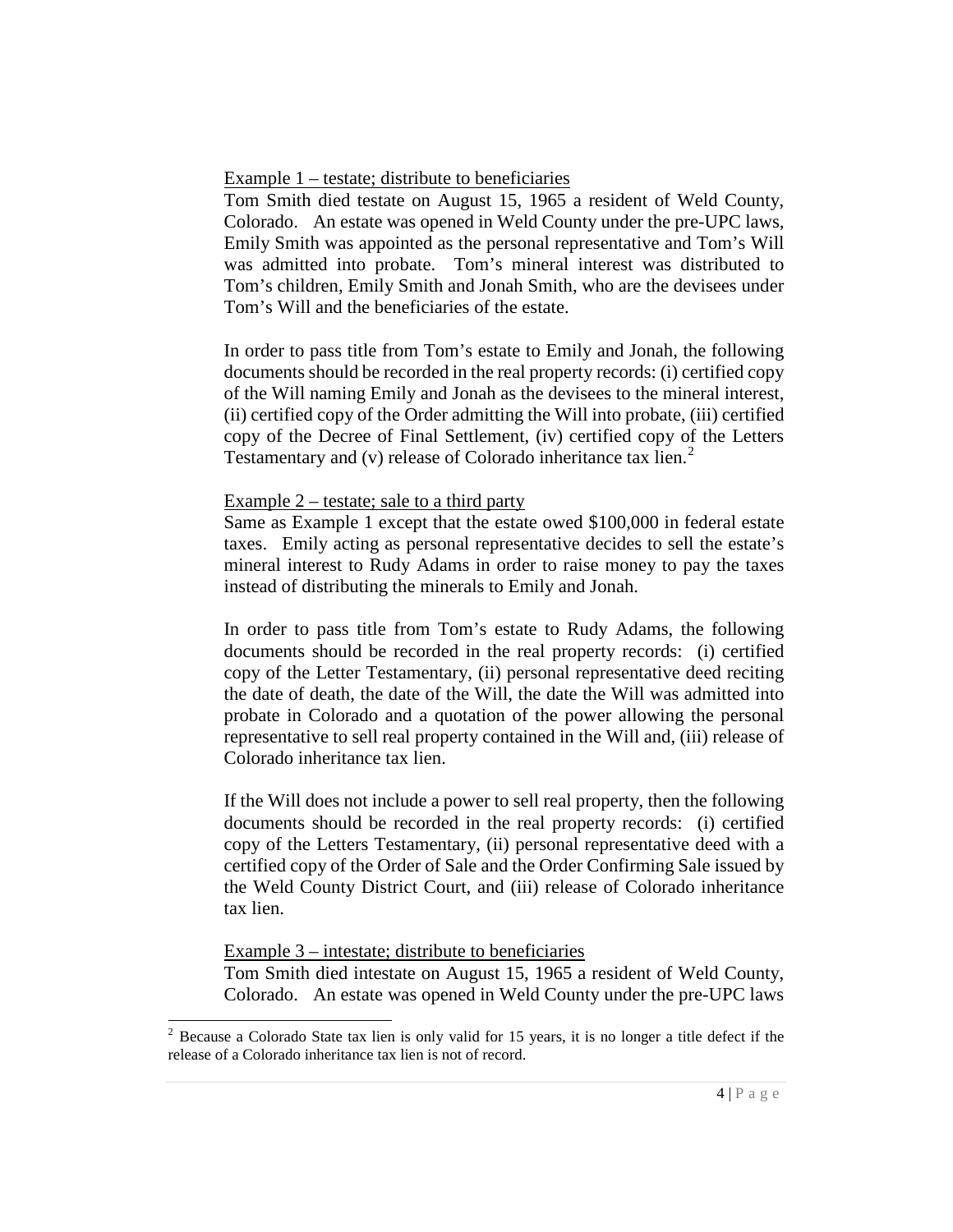and Emily Smith was appointed as the personal representative. The estate was distributed to Tom's heirs, Emily Smith and Jonah Smith, as determined by the Court in a determination of heirship proceeding initiated by Emily Smith as the personal representative.<sup>[3](#page-4-0)</sup>

In order to pass title from Tom's estate to Emily and Jonah, the following documents should be recorded in the real property records: (i) certified copy of the Decree of Heirship, (ii) certified copy of the Decree of Final Settlement, (iii) certified copy of the Letters of Administration and (iv) release of Colorado inheritance tax lien.

Example 4 – intestate; sale to a third party

Same as Example 3 except that the estate owed \$100,000 in federal estate taxes. Emily acting as personal representative decides to sell the estate's mineral interest in Weld County to Rudy Adams in order to raise money to pay the taxes.

In order to pass title from Tom's estate to Rudy Adams, the following documents should be recorded in the real property records: (i) certified copy of the Letters of Administration, (ii) personal representative deed with a certified copy of the Order of Sale and the Order Confirming Sale issued by the Weld County District Court and (iii) release of Colorado inheritance tax lien.

If one or more of the documents listed above do not appear of record, then this irregularity made be excused by one of Colorado's curative statutes. Colorado has two statutes that allow an apparent owner of record to adversely possess real property after seven years of actual residence, occupancy or possession if that person is claiming ownership under an official or judicial conveyance or order (§ 38-41-106 Colo. Stat.) or under color of title and payment of taxes (§ 38-41-108 Colo. Stat.). It is important to remember, however, possession of the surface estate is not possession of the mineral estate if the minerals have been severed. To establish title to severed minerals by adverse possession, one must take actual physical possession of the minerals and exclude others from entering the property to drill for oil and gas.

In addition to the above, under Colorado Title Standard No. 11.1.4, a certified copy of the Letters of appointment does not need to be recorded under the

<span id="page-4-0"></span><sup>&</sup>lt;sup>3</sup> Under the current, post-UPC laws, a personal representative is no longer required to obtain a court determination of the decedent's heirs, although this option remains available to the personal representative if needed in a contested matter.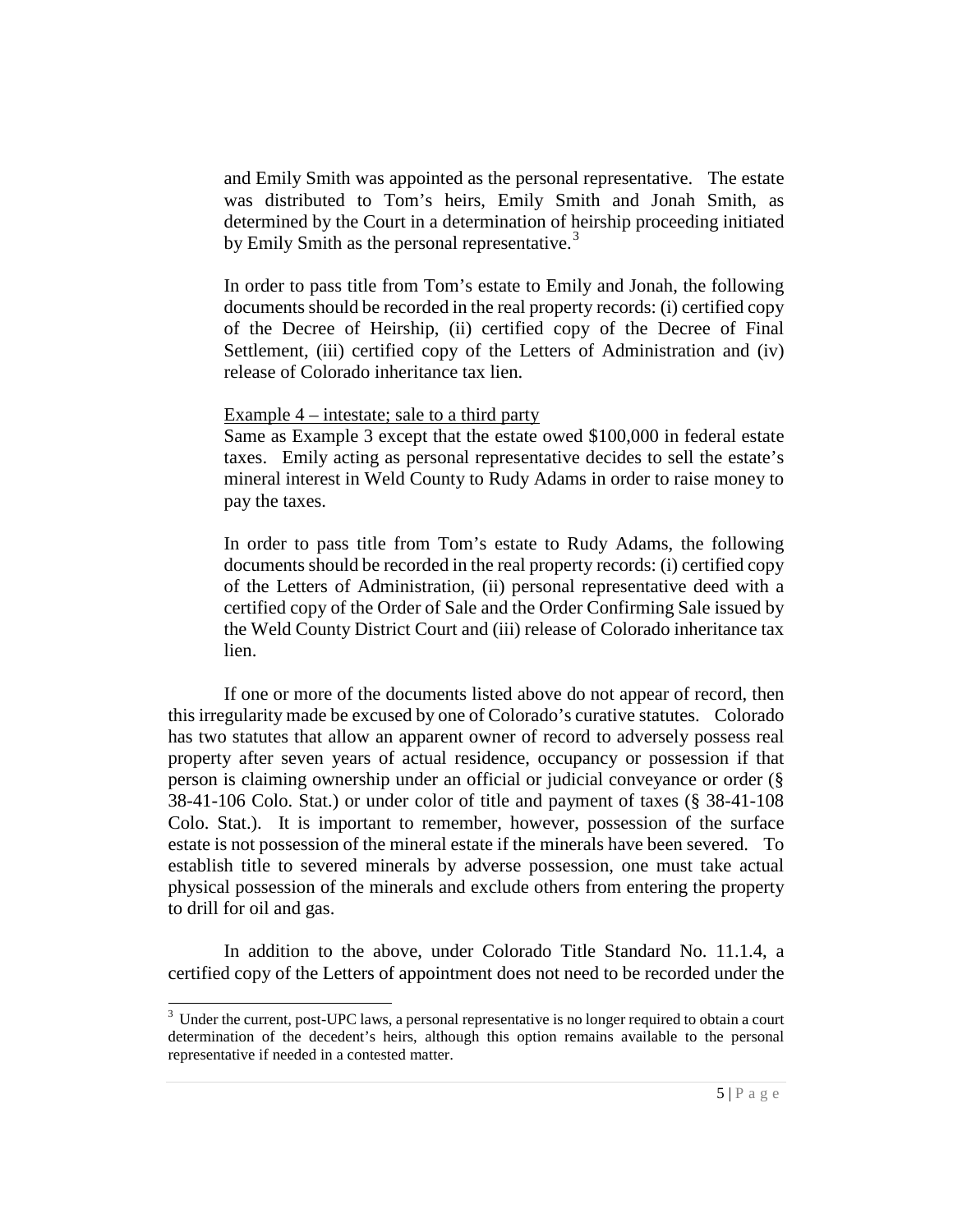pre-UPC laws if there is of record a certified copy of a Colorado Court Order that confirms the sale of real property, names the personal representative and the capacity in which the personal representative is acting.

What if Tom Smith died prior to adoption of the UPC but there are no probate documents in the Weld County real property records? It depends on (i) whether an estate was opened and the documents were never recorded in the real property records, or (ii) if an estate was never opened.

If Tom's estate was opened in Colorado prior to enactment of the UPC, then you should obtain from the Clerk of the District Court for the County where the probate was opened certified copies of the documents required to be recorded under the pre-UPC laws and record those documents in the Weld County real property records.

If an estate was never opened, then practically speaking, the mineral interest will be transferred out of the estate either (i) by a personal representative deed in an estate opened today and administered under the current UPC laws or (ii) by a Court Order issued in a determination of heirship by special proceeding under the current laws.

#### **2. No Letters of appointment recorded in the real property records**.

In the real property records is a personal representative deed but no Letters of appointment. Is this sufficient to pass title? No, it is not. A certified copy of the Letters of appointment must also be recorded in the real property records to evidence the personal representative's authority to transfer the property.

Letters Testamentary (if the decedent died testate) and Letters of Administration (died intestate) are issued by a court to give the appointee, i.e., the personal representative, the authority to take any actions that the decedent could have taken while he or she was alive. In other words, the Letters allow the personal representative to step into the shoes of the decedent. To provide evidence of this authority, the Colorado title standards require that the Letters of appointment appear in the real property records.

In addition to the requirement that the Letters should be of record, the following information must be confirmed from the face of the Letters:

1. The Letters were issued by a Colorado Court;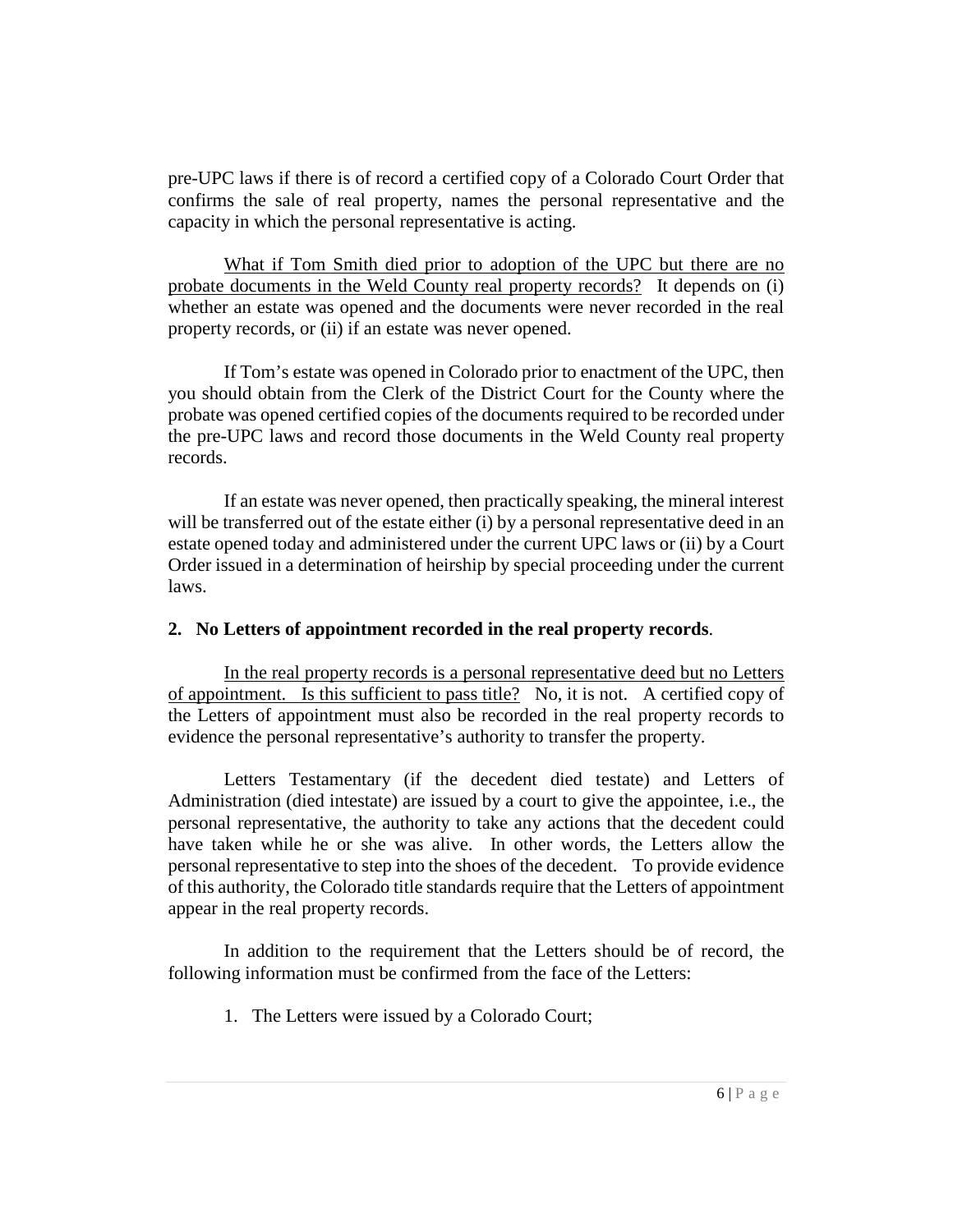- 2. The grantor in the deed is the same person appointed as personal representative in the Letters;
- 3. The date the Letters are issued is before the date of the deed;
- 4. There are no restrictions to the personal representative's authority listed on the face of the Letters; and
- 5. The Letters are certified to be in effect on or after the date of the deed, or certified to be in effect no more than 60 days prior to the date of the deed. Although this 60-day requirement is not set by statute or by the Colorado title standards, it is considered by most third parties relying on a personal representative's Letters of appointment to be an acceptable length of time. The risk is that the authority of the personal representative terminated during this 60-day period of time. To eliminate this risk, the Letters would need to be certified to be in effect on or after the date of the deed.<sup>[4](#page-6-0)</sup>

#### **3. Personal representative appointed by another state**.

In the real property records is a personal representative deed conveying mineral interest and a certified copy of Letters issued by another state's court. Is this sufficient to convey the mineral interest? No because an ancillary probate must be opened in Colorado. The real property records should include, along with the deed, a certified copy of the *Certificate of Ancillary Filing – Decedent's Estate* signed by the Clerk of a Colorado District Court along with the personal representative's Letters issued by the other state's court (or what are called "foreign Letters").

There are two types of probate, one is commonly called an original or primary probate and the other is an ancillary probate. When someone dies, an estate is usually opened in the County in which the decedent lived at the time of his or her death. This is the original or primary probate. This state's court has jurisdiction over all personal property owned by the decedent wherever located and over real property<sup>[5](#page-6-1)</sup> that the decedent owned in that state. For example, if Tom

<span id="page-6-0"></span> <sup>4</sup> Another way to look at this is to identify the window in which you know the personal representative has authority to act. The date that the Letters of appointment is issued by the Court is the start date of this window, and the date that the Clerk certifies the Letters to be effective is the end date of this window. Thus, if a personal representative executes an oil and gas lease or conveys a mineral interest within this window of time, then you can be certain that the lessor/grantor/assignor had the requisite authority as personal representative. If the window of time ends within 60-days prior to the date of the lease or conveyance, you can be fairly certain that the personal representative had authority because it is unlikely that the personal representative's

<span id="page-6-1"></span> $\frac{1}{2}$  In most states, overriding royalty interests and royalty interests are treated as real property.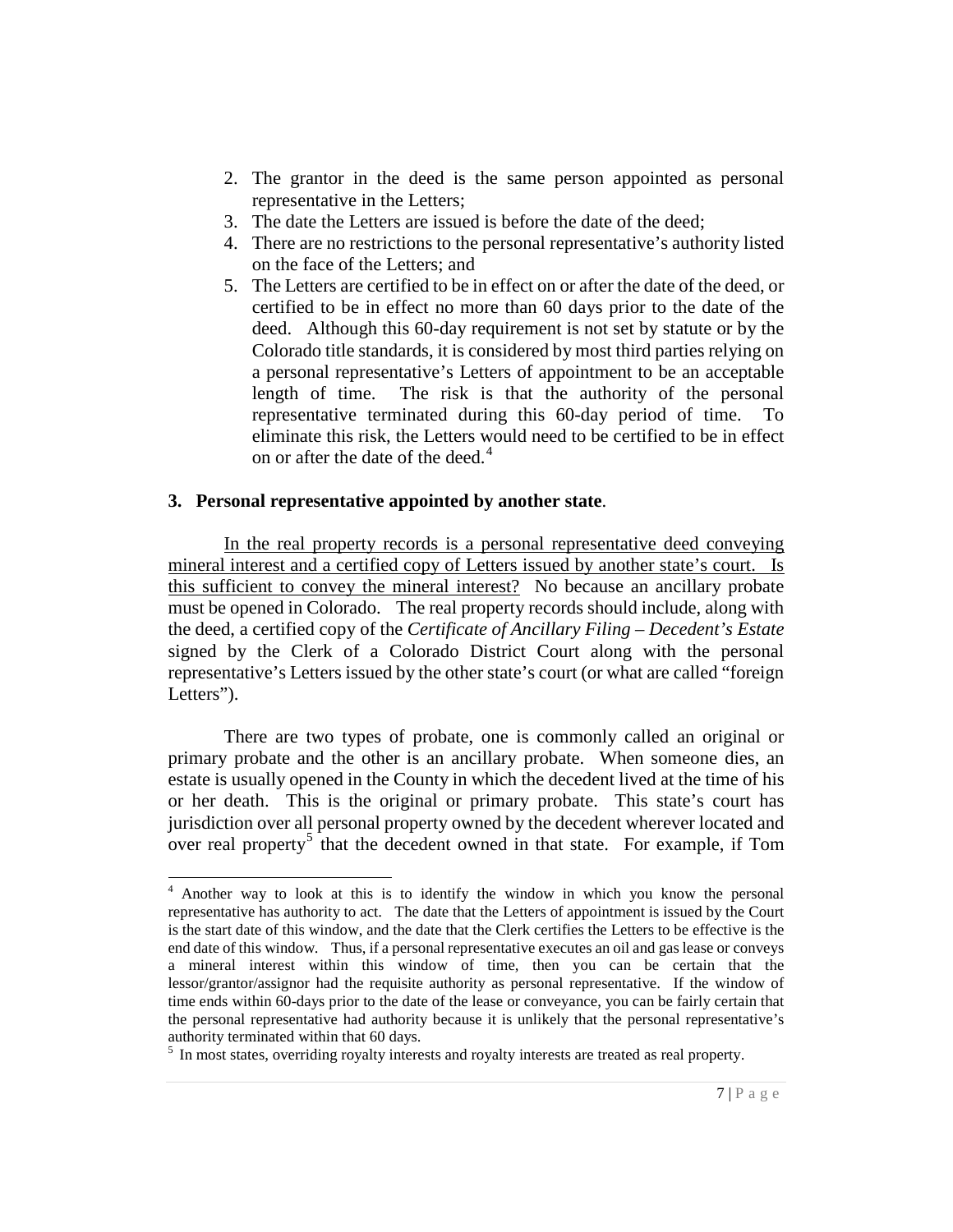Smith died in Harris County, Texas owning bank accounts in Texas and in Colorado, and owned mineral interest in Weld County, Colorado, Emily would open the original probate in Harris County, Texas. The probate court in Harris County would have jurisdiction over both of Tom's bank accounts since they are personal property, but would not have jurisdiction over his mineral interest in Colorado.

In order for Emily to have the authority to convey Tom's mineral interest located in Weld County, Colorado, Emily will need to open an ancillary probate in Colorado<sup>[6](#page-7-0)</sup>. To do this, Emily would file with the Weld County District Court Clerk a certified copy of her Letters issued by the Texas Court certified to be in effect within the past 60 days and a *Domiciliary Foreign Personal Representative's Sworn Statement*. Once these are filed, the Court Clerk will sign a *Certificate of Ancillary Filing – Decedent's Estate* and attach the certified copy of Emily's foreign Letters. Emily will then execute a deed conveying Tom's mineral interest and record this deed along with a certified copy of the *Certificate of Ancillary Filing – Decedent's Estate* (with her foreign Letters attached) in the Weld County real property records.

What if the deed was recorded but no ancillary probate was opened yet. Can you open the ancillary after the fact and record the proper documents or does the personal representative need to execute a new deed? Although there is nothing in the Colorado Probate Code or title standards answering this question, because the personal representative did not have authority to execute the original deed, to eliminate any risk that the deed could be set aside by a court, it would be prudent to have the personal representative execute and record a new deed dated after the date the *Certificate of Ancillary Filing – Decedent's Estate* was signed by the Clerk of Court.

One point to remember is that an ancillary probate in Colorado can only be opened if the original probate is still open and active. If not, then the personal representative can either (i) re-open the original probate in the other state and open an ancillary probate in Colorado or (ii) open a second original probate in Colorado. A second original probate would result in the personal representative being issued new Letters by a Colorado court. In this case, the personal representative deed and a certified copy of the Letters issued by the Colorado court should be recorded in the real property records.

<span id="page-7-0"></span> <sup>6</sup> Original probates are usually opened in the County where the decedent resided and ancillary probates are usually opened in the County where the real property is located. If property is located in more than one County, only one ancillary probate will need to be opened in Colorado. Authority granted by one County in Colorado is valid as to all real property located in Colorado.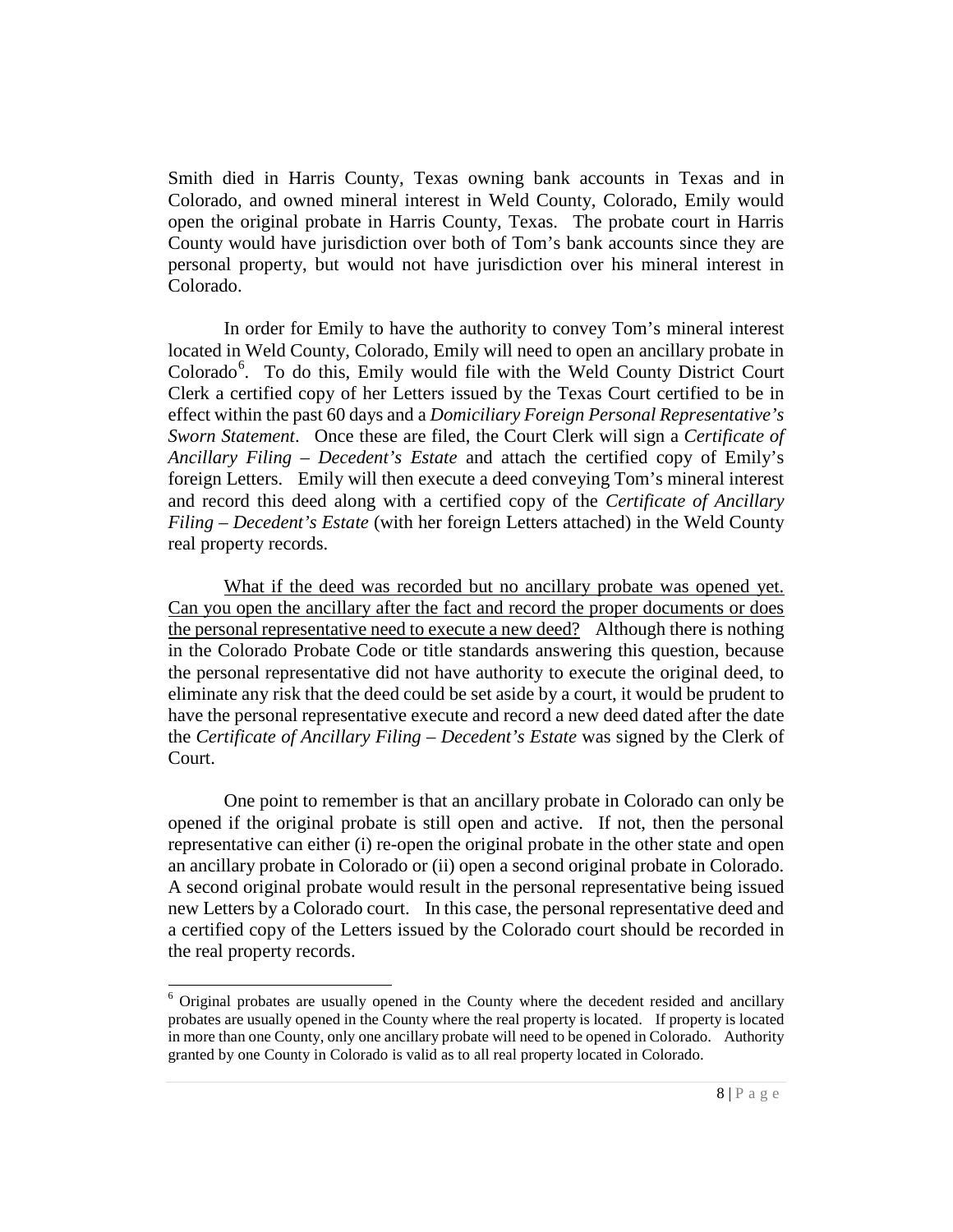#### **4. Obtaining an oil and gas lease from a personal representative or a beneficiary**.

An estate is pending and the personal representative has not distributed the decedent's mineral interest. Should a lease be obtained from the personal representative or from the beneficiary of the estate? If the lease is granted by the personal representative, should the beneficiary ratify the lease? If the decedent's mineral interest has not been distributed to the beneficiaries, and as such, remains an asset of the estate, then an oil and gas lease should be obtained from the personal representative if the personal representative has the requisite authority. To ensure that the personal representative has the power to lease the estate's mineral interest, you should obtain a certified copy of the personal representative's Letters of appointment that are certified to be in effect within the prior 60 days to confirm that there are no restrictions listed on the face of the Letters that would prohibit the personal representative from entering into an oil and gas lease on behalf of the estate. Although not required, it is a good business practice to have the beneficiaries ratify the lease (either upon acquisition of the lease or following a distribution of the relevant mineral interest).

This question involves the interplay of two provisions in the Colorado Probate Code. Section 15-12-101 provides that title to a decedent's real and personal property devolves to the beneficiaries of the estate at the moment of death, subject to administration of the estate. Section 15-12-711 gives the personal representative the same power over the estate's assets as the decedent had, in trust, however, for the benefit of any creditors and the beneficiaries of the estate. Specifically,  $\S$  15-1-804(g)(II) of the Colorado Statutes authorizes the personal representative to lease real property "even for a term extending beyond the duration of the administration of the estate . . . and, in any such case, to include or exclude the right to explore for and remove mineral or other natural resources, and in connection with mineral leases to enter into pooling and unitization agreements" unless this power is limited as noted on the face of the Letters of appointment. The personal representative must exercise his or her powers as a fiduciary with a duty of prudence, loyalty and impartiality to the beneficiaries of the estate.

Based upon the above, if a mineral interest remains in the estate, then the personal representative has the authority to lease the minerals without the beneficiary's joinder or consent; provided that the Letters of appointment does not include language restricting this power. However, it is a good business practice to have the beneficiaries ratify any lease that the personal representative executed since the beneficiaries will have to abide by the lease terms.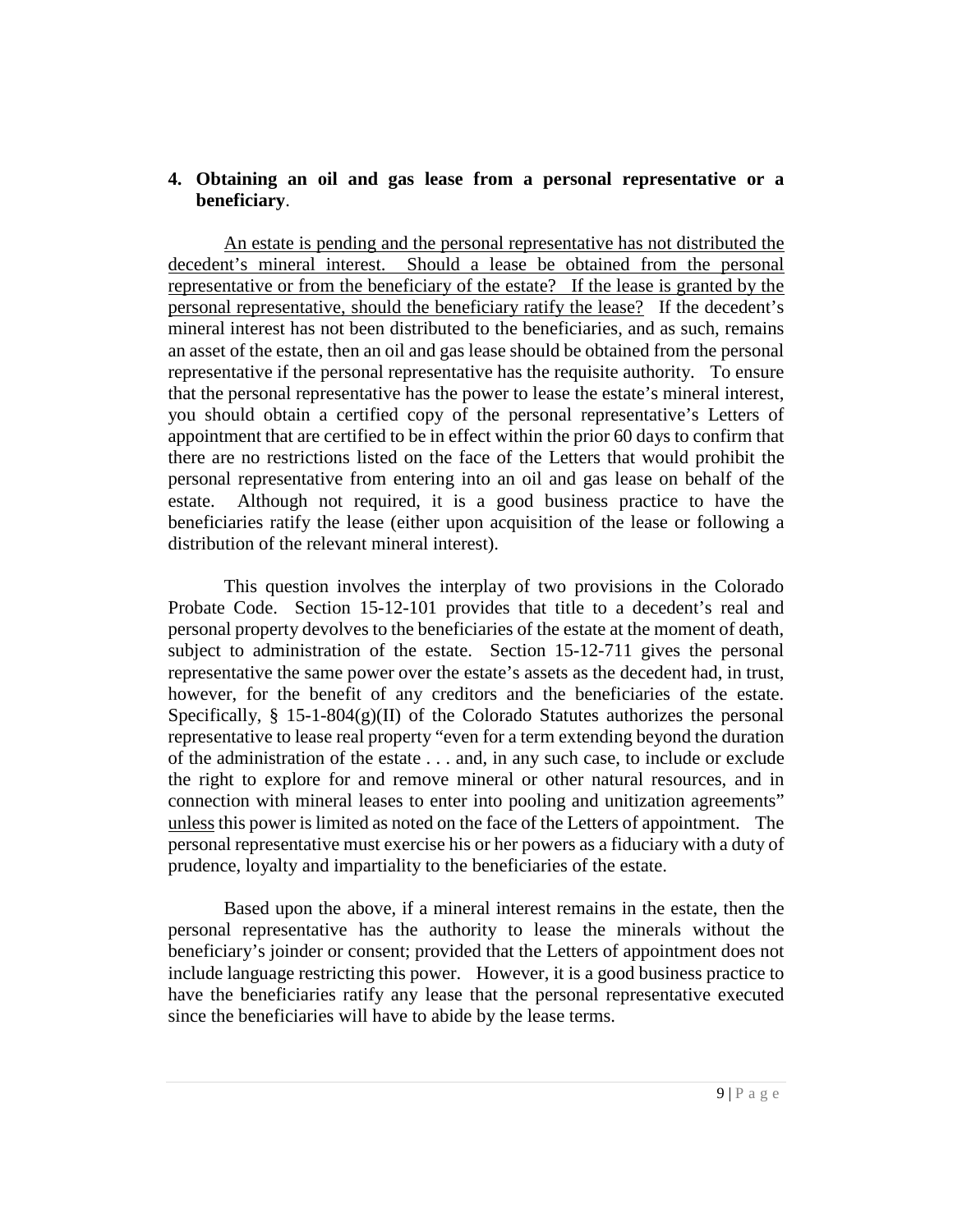#### Example 1

Tom Smith dies in Weld County, Colorado owning a mineral interest in that County. Emily is appointed as personal representative of Tom's estate by the Weld County District Court Clerk and is issued Letters without any restrictions. Jonah is a beneficiary of Tom's estate. Rudy's Oil Company obtains an oil and gas lease from Emily as personal representative with a 1/8 royalty interest. Emily as personal representative subsequently distributes the mineral interest to Jonah.

Does Jonah receive this mineral interest subject to the lease? Yes; Jonah receives his portion of the mineral interest subject to the personal representative's lease because the mineral interest was an asset of the estate at the time the lease was executed and Emily's powers to do so were not restricted.

If Jonah does not like the 1/8 mineral interest, can he have a court set aside the lease? Generally, No. Section 15-12-714 of the Colorado Probate Code protects third parties who in good faith deal with a personal representative for value. Under this statute, a third party is protected as if the personal representative properly exercised his or her power, except that a third party is deemed to have notice of any restrictions listed on the Letters of appointment. It is worth noting, however, that Rudy's Oil Company must be a good faith purchaser for value. The mere fact that a purchaser is receiving a good deal by paying less value (in this example, a 1/8 royalty interest) than what property is worth does not prevent the purchaser from being a purchaser for value. If, however, the difference in value is great, then a court may view the substantial difference between value and purchase price as an indication that the purchaser knew or suspected that the transferor was breaching his or her fiduciary duty, and as such, the court could find that the purchaser was not a bona fide purchaser for value. *See Whatley v. Wood,* 404 P.2d 537 (Colo. 1965). This could result in a court denying the purchaser any protection under § 15-12-714 and setting aside the transaction.

If not, what is Jonah's recourse? Jonah's recourse is to bring suit against Emily for a breach of her fiduciary duty. If Rudy's Oil Company is protected as a third party purchaser for value, then the result of any such action should be a monetary judgment against Emily and not termination of the lease.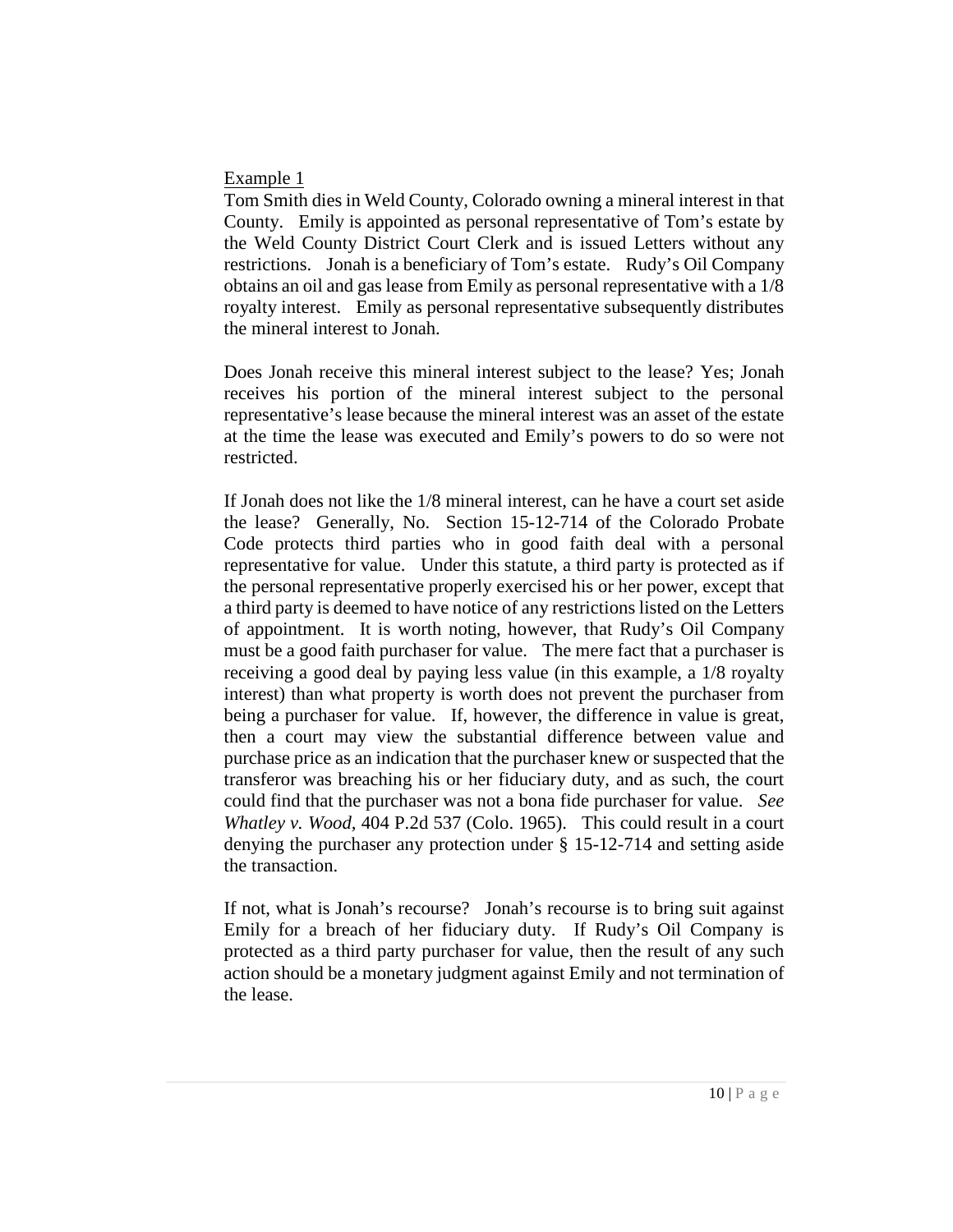Should Rudy's Oil Company have Jonah ratify the lease? Although Emily has the authority to execute the oil and gas lease and Jonah will be bound by the lease and its terms upon distribution of the mineral interest to him as a beneficiary, it is good practice to have Jonah ratify the lease since he will have to abide by the lease terms for the life of the lease.

#### Example 2

Same facts as above except that Rudy's Oil Company obtains an oil and gas lease from Jonah as the beneficiary of the estate with a 1/8 royalty interest. Jonah later regrets agreeing to a 1/8 royalty interest.

If Emily subsequently distributes the mineral interest to Jonah, is he bound by the lease? Yes. As discussed above, at the moment of Tom's death, Jonah owned a vested interest in the minerals subject to administration. Once the minerals are distributed to Jonah by Emily as the personal representative, then Jonah's ownership interest in the minerals is fully vested.<sup>[7](#page-10-0)</sup> Even though Jonah's interest was not perfected until after the lease was signed, it seems highly unlikely that a court would allow Jonah to escape the terms of a lease that was signed by him.

If Emily determines that she needs to sell the mineral interest to Charley Peterson to raise money to pay federal estate taxes owed by the estate, does Charley acquire the mineral interest subject to the lease between Rudy's Oil Company and Jonah? Although no direct authority was found in the Colorado Probate Code, Colorado title standards or in case law, it seems most likely that Charley Peterson will own the mineral interest free of the oil and gas lease with Rudy's Oil Company. Section 15-12-910 of the Colorado Statutes provides protection for a purchaser (it could be argued that this would also apply to a lessee) from a beneficiary *who has received a deed of distribution from the personal representative*. Until an asset of an estate is formally distributed by the personal representative, it remains under the control of the personal representative who has the power to divest the beneficiary of his or her interest. If the personal representative sells an estate asset, in other words, divests the beneficiary of his or her interest, then the beneficiary's interest was never perfected and reduced to

<span id="page-10-0"></span><sup>&</sup>lt;sup>7</sup> It is worth noting that under  $\S$  15-12-909 of the Colorado Statutes a beneficiary must return property or the value of property that was improperly distributed to the beneficiary. However, third party purchasers for value are protected from an improper distribution under § 15-12-910. Under this section, if an improper distribution is made to a beneficiary and the beneficiary either sells or leases the mineral interest, then the buyer or lessee who pays value is protected. Instead, the beneficiary would be required to return the *value* of the improperly distributed property using other assets or return the minerals subject to the oil and gas lease.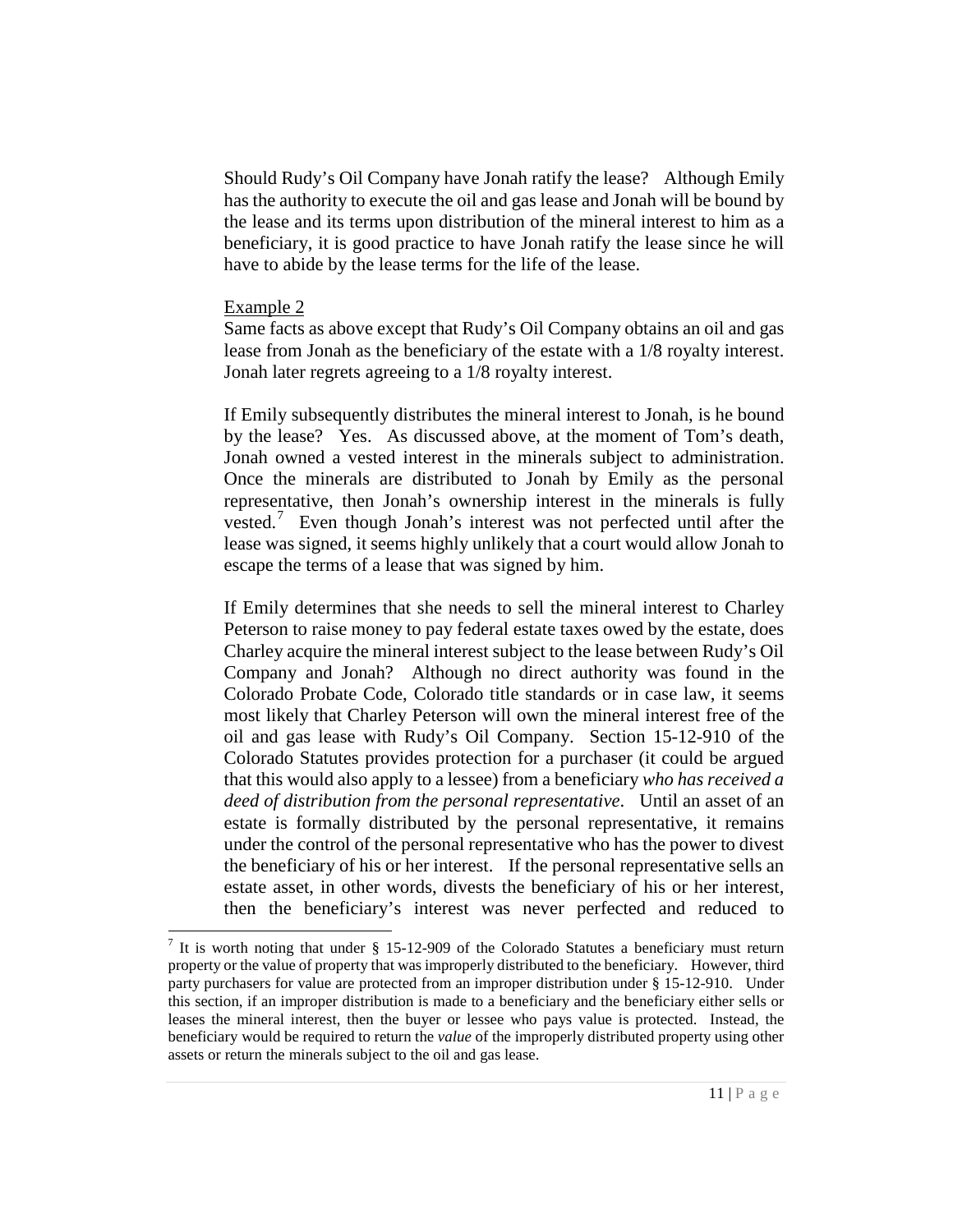possession. Basically, it is as if the beneficiary never had an interest in the property. Accordingly, it seems likely that a court would find that a beneficiary does not have the authority to sell or lease an estate asset *until* the asset is formally distributed to the beneficiary. An option in this fact scenario is to have Emily as the personal representative ratify, with words of let, the lease between Jonah and Rudy's Oil Company and record this ratification in the real property records prior to selling the minerals to Charley Peterson.

#### **5. Proof of Death and Heirship** *aka* **Affidavit of Heirship**

The real property records reflect that Oscar Owner owns a mineral interest in Weld County, Colorado. In addition, the real property records contain an affidavit of heirship identifying Henry Heir as Owner's sole heir, but do not contain personal representative's deed to Heir. Is the affidavit of heirship sufficient to pass title to Heir? No, an affidavit of heirship does not convey title to real property. To convey marketable title to the heirs or devisees of a decedent, the  $\frac{1}{8}$  $\frac{1}{8}$  $\frac{1}{8}$  decedent's estate must be probated.<sup>8</sup>

The heirs or devisees<sup>[9](#page-11-1)</sup> of a decedent owning a real property interest sometimes attempt to avoid probate. This situation often occurs when the decedent owned an interest in severed minerals that were not producing at the time of the decedent's death. Instead, the heirs or devisees may attempt to establish title by an affidavit of heirship.<sup>[10](#page-11-2)</sup> An affidavit of heirship is a sworn statement attesting to facts concerning a decedent's death, marital status and genealogy/family relations. The purpose is to establish heirship, pursuant to the intestacy laws, of persons who purport to have acquired title to real property through the decedent. Colorado law, however, provides no protection for relying upon an affidavit of heirship or presumption of accuracy unless the affidavit has been of record for twenty (20) years in the real property records of the county in which the real property is located.<sup>11</sup>

<span id="page-11-0"></span><sup>&</sup>lt;sup>8</sup> As an alternative to probate, Colorado law permits a determination of heirs or devisees proceeding under certain circumstances. *See* C.R.S. §§ 15-12-1301, *et seq*. Such proceeding is discussed briefly later in this Section.

<span id="page-11-1"></span> $9$  A will is not legally binding until it is admitted into probate. A will must be probated within three (3) years after the decedent's death, subject to exceptions. *See* C.R.S. § 15-12-108.<br><sup>10</sup> Affidavits of heirship are also commonly recorded where a decedent died in a state other than

<span id="page-11-2"></span>Colorado and his/her estate was probated in such other state. *See* Section 3, above regarding ancillary proceedings.

<span id="page-11-3"></span><sup>&</sup>lt;sup>11</sup> C.R.S. § 38-35-113 provides that affidavits containing statements relating to death, intestacy, heirship, relationship, age, sex, names and identity of persons that have been of record for twenty (20) years in the real property records of the county in which the real property is situated shall be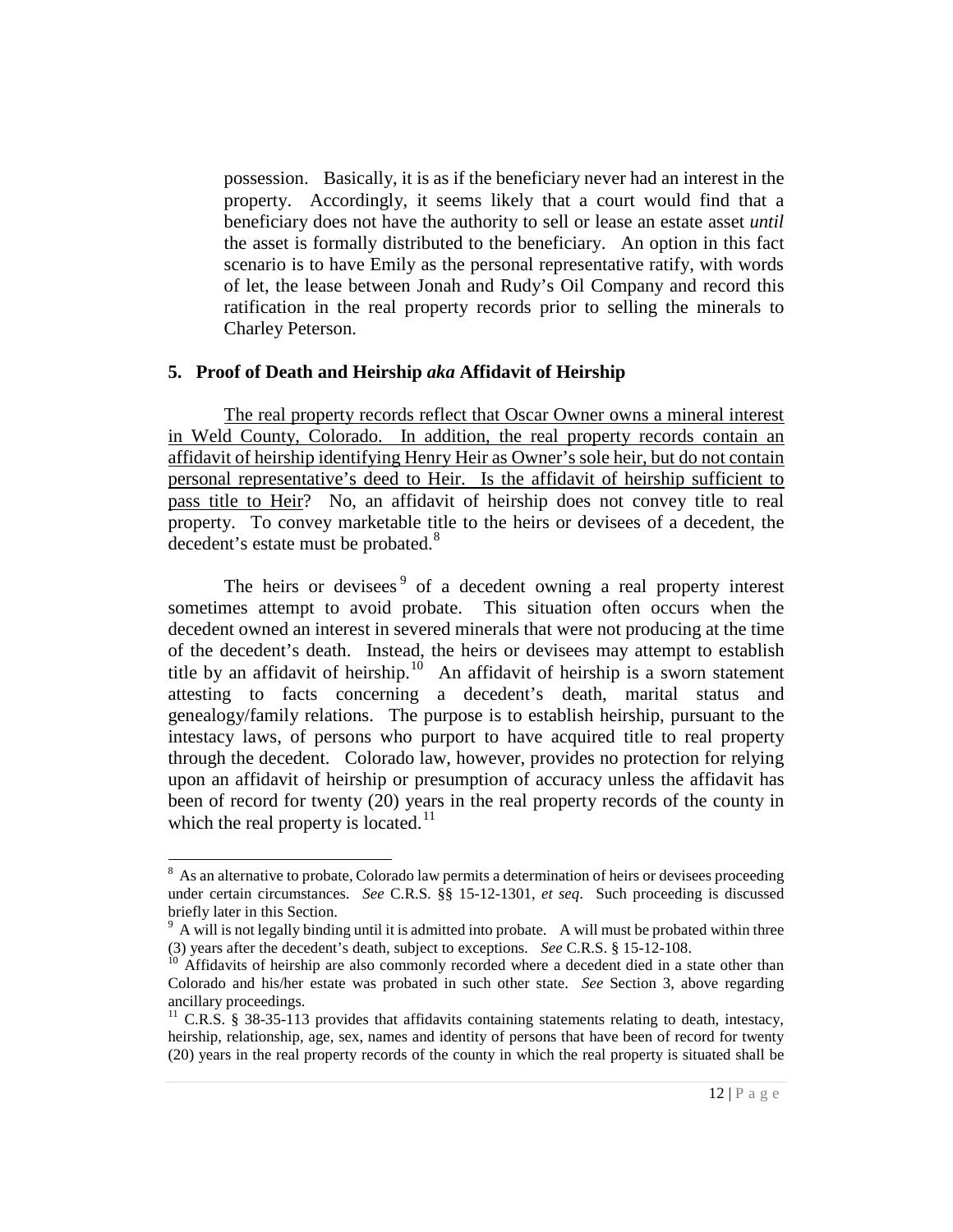While an affidavit of heirship does not convey title to real property, it may provide useful information in identifying and locating a decedent's heirs or devisees.<sup>[12](#page-12-0)</sup> When reviewing an affidavit of heirship, it is important to remember that the intestacy laws have changed over the years and that the laws in effect on the date of the decedent's death govern. If relied upon, however, an affidavit of heirship may create additional issues if it is incomplete or contains inaccurate information. For example, an oil company relies upon an affidavit of heirship to obtain a lease from the person identified therein as the sole heir. The oil company drills a producing well. Thereafter, it is determined that another heir was omitted (whether inadvertently or intentionally) from the affidavit of heirship. The omitted heir still owns his/her interest, which is unleased. The oil company would be liable to the omitted heir for the net profits attributable to the omitted heir's interest and, perhaps, late payment penalties. *See, e.g*., C.R.S. § 34-60-118.5. The oil company is not protected against the rightful heirs or devisees.<sup>13</sup> Thus, relying on an affidavit of heirship is risky.

Nevertheless, oil companies sometimes make a business decision to rely on an affidavit of heirship. For example, an oil company may decide to rely on an affidavit of heirship for drilling purposes and require the purported heirs to institute probate proceedings to determine ownership only in the event of production. In addition, an oil company may make a business decision to rely on an affidavit of heirship when a small interest is involved and/or when the record title owner died a long time ago. The more time that has passed since the death of the record title owner, the more difficult it is to clear title. If an oil company is willing to assume the business risk of relying on an affidavit of heirship, it should obtain indemnifying division orders.

As an alternative to probate, Colorado law permits a determination of heirs and/or devisees proceeding ("determination of heirs proceeding") under certain circumstances. *See* C.R.S. §§ 15-12-1301, *et seq*. Similar to an affidavit of

 $\overline{a}$ 

accepted as prima facie evidence of the facts stated in the affidavit insofar as those facts affect title to the real property. However, prima facie evidence is rebuttable.

<span id="page-12-0"></span> $12$  If an affidavit of heirship is sought, it should be obtained from an independent third party who has knowledge of the decedent and his/her heirs. The affidavit should provide specific information related to the decedent, including his/her date of death, whether he/she died testate or intestate and whether and where his/her estate has been probated, the identity of his/her spouse at the time of death (including the date of death, if applicable) and any prior spouse(s) (including the date of death, if applicable), the identity of all children (including the date of death, if applicable), the identity of both parents (including the date of death, if applicable), the identity of all siblings (including the date of death, if applicable) and the current contact information for each identified person.

<span id="page-12-1"></span> $\frac{13}{13}$  The oil company may be able to recoup the over-payments from the purported sole heir.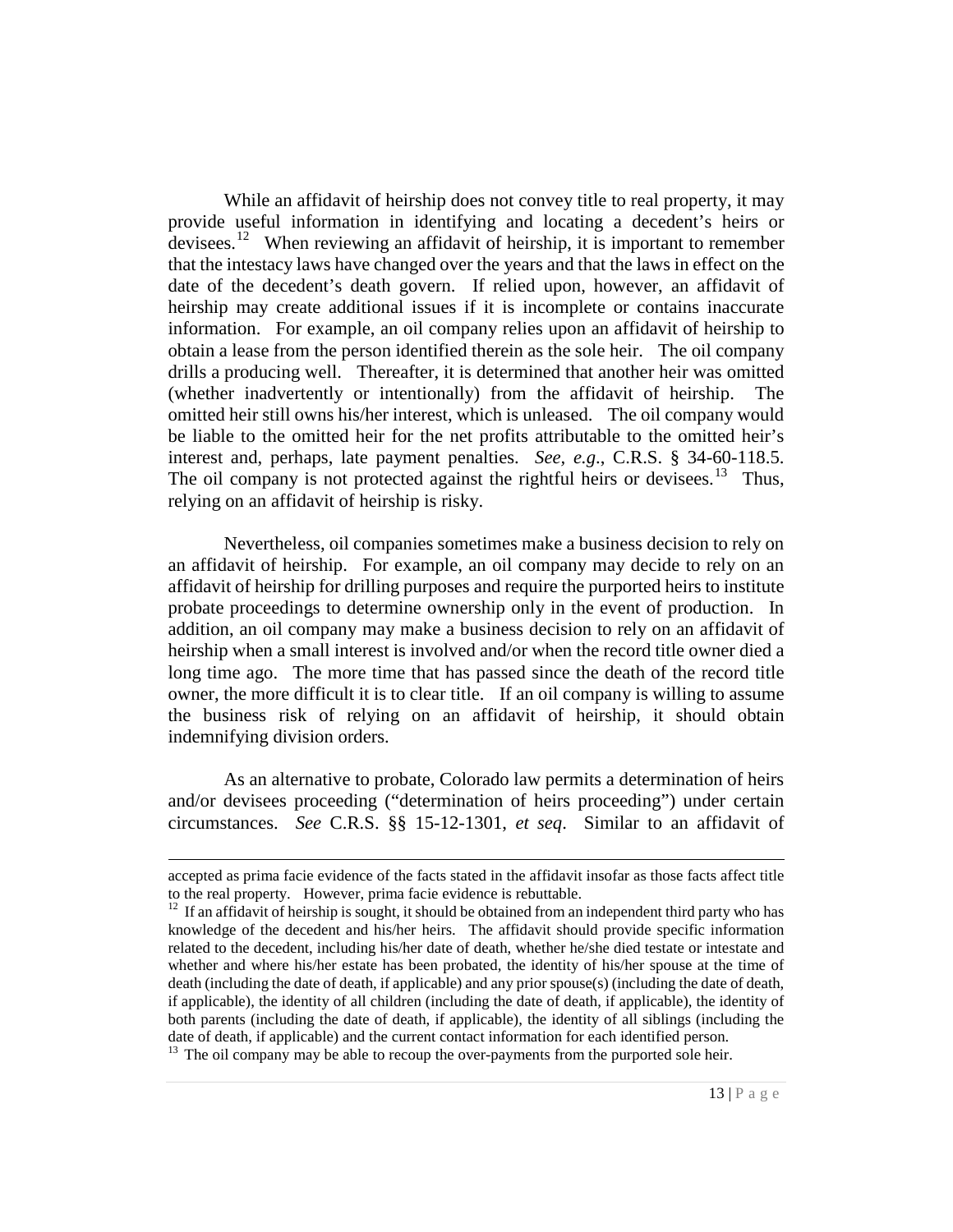heirship, a determination of heirs proceeding is based upon information from a person with knowledge of the relevant facts. Such proceeding may be useful in situations where a considerable amount of time has passed since the decedent's death and the decedent still holds record title to real property interests either because a probate proceeding was never commenced or because certain assets were not distributed through probate.<sup>[14](#page-13-0)</sup> The determination of heirs proceeding results in a court decree that "shall be conclusive as to the rights of heirs or devisees in the property described in the order. . . ." *Id*. at §§ 15-12-1306. A certified copy of the decree recorded in the real property records of the county in which the real property is located provides a reasonable degree of title certainty.

#### **6. Establishing the Termination of a Joint Tenancy or Life Estate (***i.e***., Establishing Survivorship of a Joint Tenant or Remainderman)**

The real property records contain an affidavit attesting to the death of a joint tenant, but do not contain a death certificate for such joint tenant. Is the affidavit sufficient to establish survivorship? Yes, assuming the affidavit is sworn to by two or more persons, includes a statement that the death certificate cannot be procured and the reason it cannot be procured and contains all other information required by C.R.S. § 38-31-103. *See also* Colorado Title Standard No. 7.1.1.

This issue involves two provisions in the Colorado Revised Statutes. Section 38-31-102 applies if you have the death certificate. Section 38-31-102 provides that the death of a joint tenant or life tenant may be established by recording in the county in which the real property is located (1) a death certificate meeting the requirements of C.R.S. § 38-31-102 (*i.e.,* an official death certificate) and (2) a supplementary affidavit that includes (a) the legal description of the real property; (b) a statement that the decedent owned an interest in such real property at the time of death; and (c) a statement that the affiant owns no record interest in such real property.

Section 38-31-103, which applies if you do not have the death certificate, provides that the affidavit must contain additional information and be sworn to by two or more persons when a death certificate cannot be procured. Specifically, § 38-31-103 requires the recording, in the county in which the real property is located, of an affidavit sworn to by two or more persons that includes (1) a statement that the death certificate cannot be procured and the reason therefor; (2) the legal description of the real property; (3) the date and place of death of the

<span id="page-13-0"></span><sup>&</sup>lt;sup>14</sup> For example, where a personal representative's deed distributed an undivided 1/4 mineral interest in certain lands to a devisee, but the decedent actually owned an undivided 1/2 mineral interest in those lands.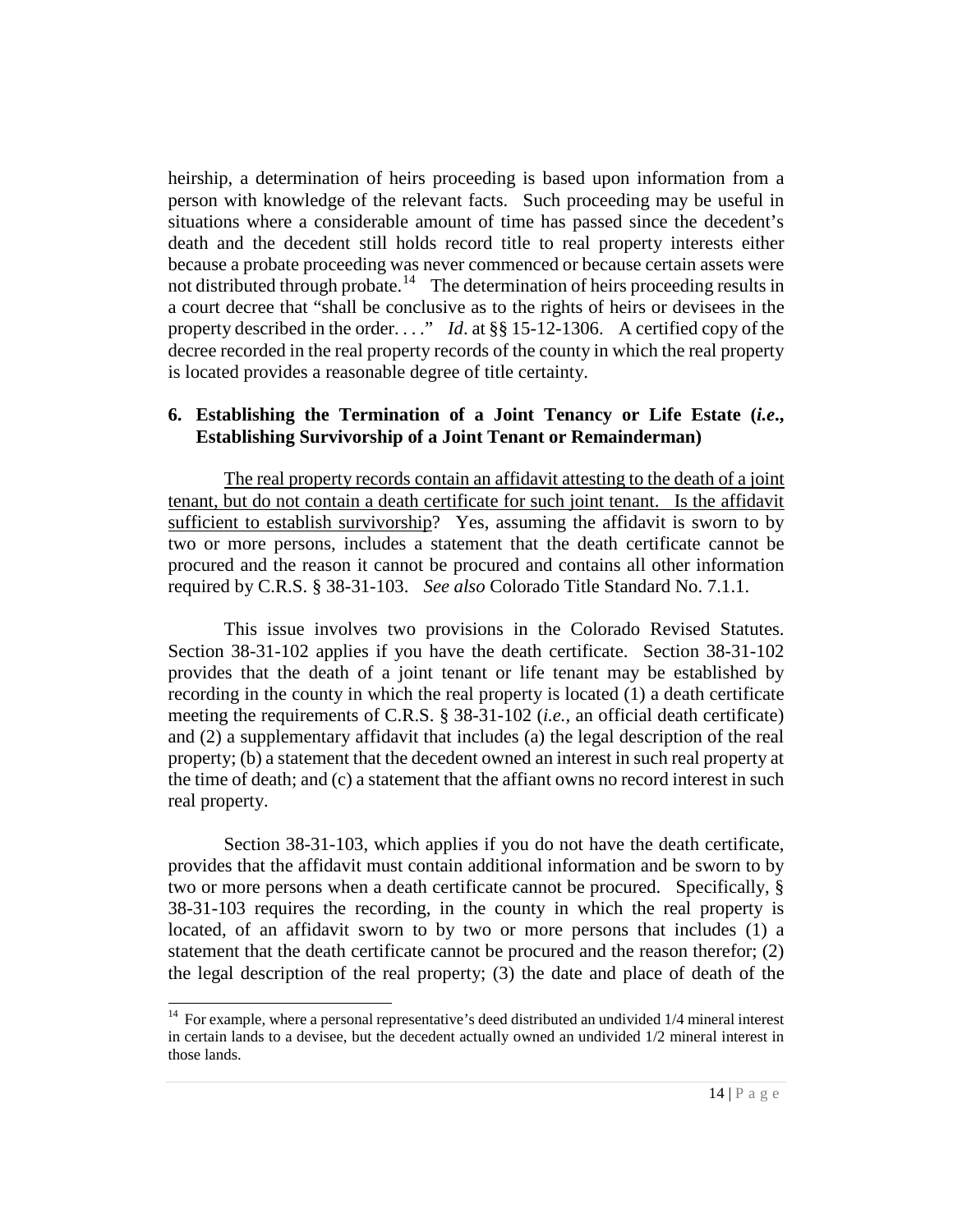decedent's death; (4) a statement that the decedent owned an interest in such real property at the time of death; and (5) a statement that the affiants own no record interest in such real property.

### Example

Larry Landowner and Lydia Landowner, as joint tenants, acquired a real property interest in land in Larimer County, Colorado in 2000. Larry died on January 14, 2014. The real property records include a certified copy of Larry's death certificate. Lydia executes an affidavit in which she provides a legal description of the real property and states that Larry died on January 14, 2014 owning an interest in such real property. The affidavit is recorded in the real property records in Larimer County. Is the affidavit sufficient to establish survivorship and sole ownership of the real property interest in Lydia? No. Under C.R.S. § 38-31-102 and Colorado Title Standard No. 7.1.1, the affiant (*i.e*, Lydia) cannot own an interest in such real property. An affidavit complying with Section 38-31-102 should be obtained from a person who does not own an interest in such real property and recorded in the real property records in Larimer County. However, the oil company may choose to accept the business risk that Lydia did not survive Larry and rely upon Lydia's affidavit. If so, the title examiner should recommend that the oil company obtain an executed division order with an indemnity clause from Lydia Landowner.

# **7. Deed Conveys Real Property to the Estate of a Decedent**

The real property records contain a deed that conveys real property to the estate of a decedent (*i.e*., the deed does not convey the real property to the personal representative of the estate). Does the estate acquire title to such real property? No, an estate is not a legal entity and cannot hold title to real property. The grantee of a conveyance must be a real person or entity. *See* Colorado Title Standard No. 11.1.2. Any conveyance to a grantee that is fictitious, or otherwise does not exist, is ineffective. To cure this defect, a corrective deed in which the grantor conveys the real property to the personal representative of the estate should be obtained and recorded in the real property records of the county in which the real property is located.

# Example

Dom Decedent dies a resident of Denver, Colorado. His will names Paul Representative to serve as the personal representative of his estate. The Denver probate court appoints Paul Representative as the personal representative of the estate of Dom Decedent, deceased. Gilbert Grantor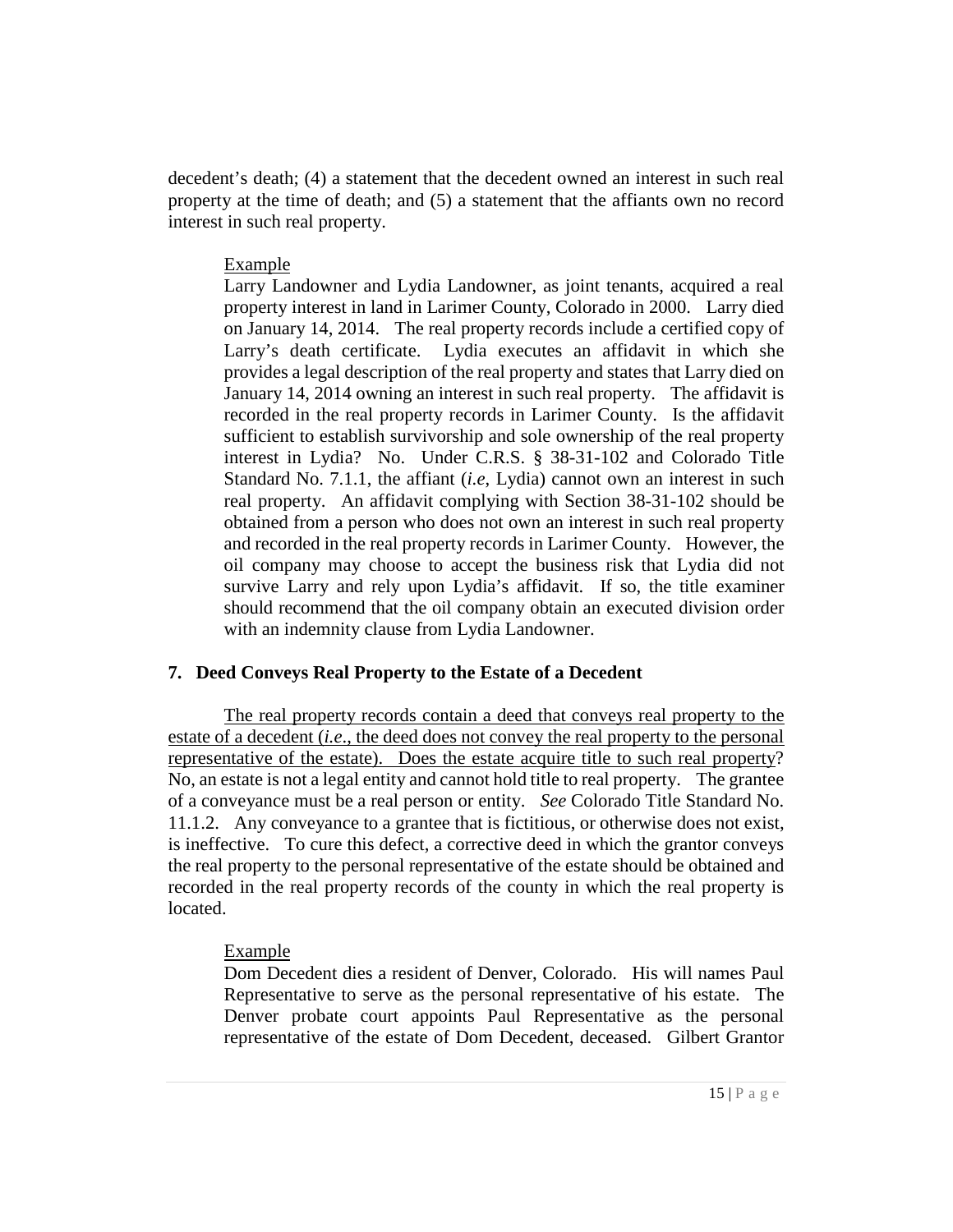conveys a mineral interest in Mesa County, Colorado to the "estate of Dom Decedent." This conveyance is ineffective because an estate is not a separate legal entity and cannot own real property. To be effective, the deed should convey the mineral interest to "Paul Representative, personal representative of the estate of Dom Decedent, deceased." This conveyance would be effective because real property conveyed to the personal representative of an estate conveys the title as if the real property was owned by the decedent at the time of death.

#### **8. Record Title to a Real Property Interest Held by Person who is Deceased**

The real property records reflect that Ophelia Owner owns record title to a mineral interest and contain a death certificate for Owner, but the estate has not been probated. Can an oil company institute probate proceedings on behalf of the decedent to clear title to real property interests? No, an oil company does not have standing to institute probate proceedings for a person who died owning a real property interest. The quiet title action is available to an oil company when the oil company cannot claim an interest through the decedent in such property.

As an alternative to instituting a quiet title action, the oil company may conduct an investigation to locate the decedent's heirs or devisees. Once the oil company identifies the persons believed to be the heirs or devisees of the decedent, it should obtain protective leases from each such person.<sup>[15](#page-15-0)</sup> The oil company may suspend proceeds under such leases as an incentive to induce such persons to probate the decedent's estate and obtain and record a personal representative's deed conveying all of the decedent's interest to the appropriate heirs or devisees.<sup>16</sup> The oil company may hold proceeds under such leases in suspense until it is able to confirm the identity of decedent's heirs or devisees with a reasonable degree of certainty.<sup>17</sup>

<span id="page-15-0"></span><sup>&</sup>lt;sup>15</sup> In such circumstances, it is helpful to the title examiner if the landman for the oil company identifies the lessor as an heir to the decedent. Otherwise, depending upon the number of unleased interests in a tract, it may be difficult or impossible for the title examiner to match unleased interests to persons who executed oil and gas leases, but appear to be strangers to title. For example, the lessor could be identified as "Larry Lessor, sole heir to Olivia Owner, deceased" or, if not sole heir, then as "Larry Lessor, heir to Olivia Owner, deceased".

<span id="page-15-1"></span> $16$  Once the oil company obtains an oil and gas lease from an alleged heir or devisee of a decedent, then the oil company may institute a determination of heirs proceeding as a person claiming an interest derived from an alleged heir or devisee, if at least a year has passed since the decedent's death. *See* C.R.S. §§ 15-12-1301, *et seq*.<br><sup>17</sup> If any of the decedent's heirs or devisees are deceased, then the identity of the heirs or devisees of

<span id="page-15-2"></span>such deceased heir or devisee should, likewise, be established by Colorado probate law or by a determination of heirship.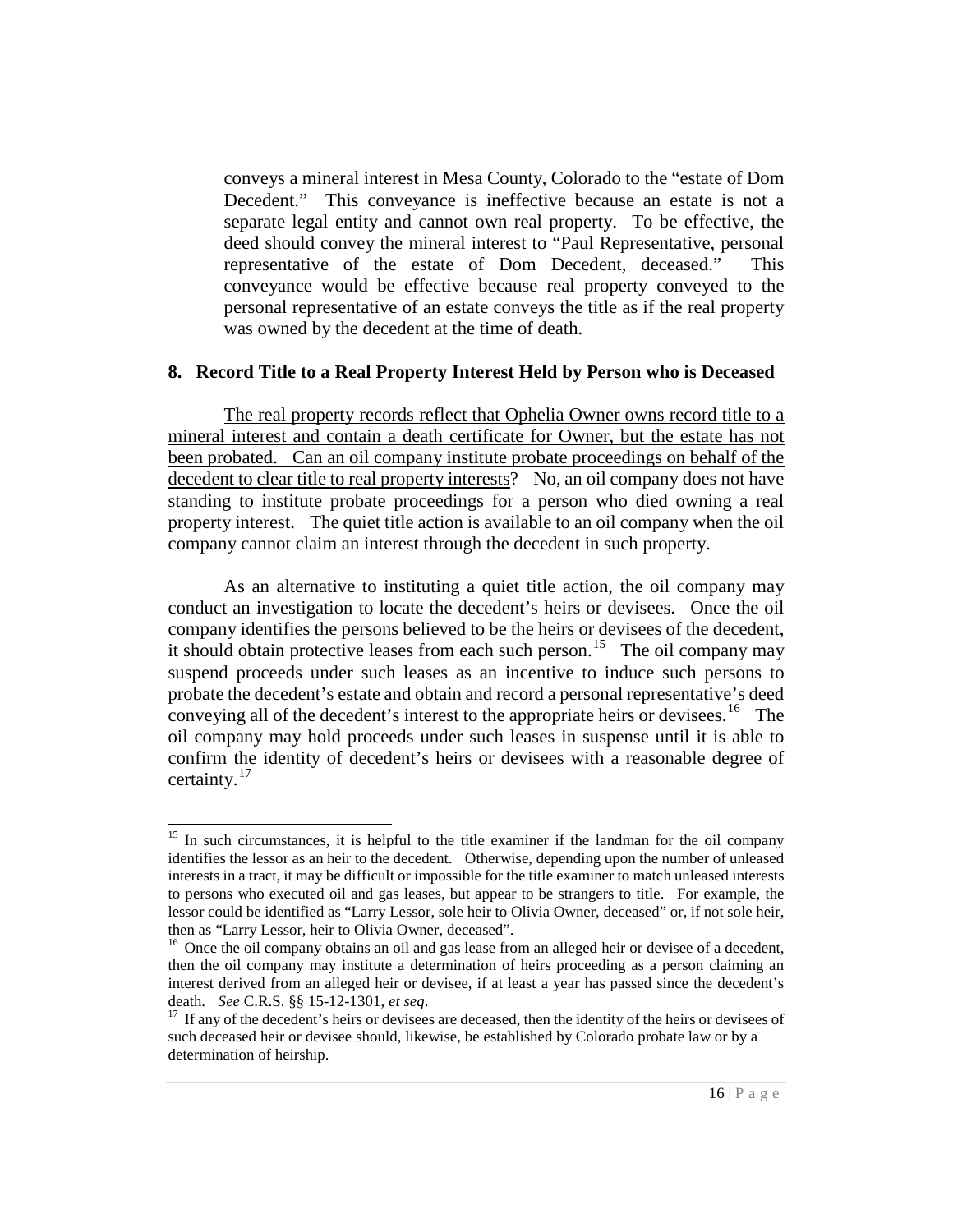### **9. A Will Creates a Testamentary Trust**

Olivia Owner is the record owner of a mineral interest in Garfield County, Colorado. The Garfield County real property records include probate documents for Olivia Owner's estate, including a copy of her will, which creates a valid testamentary trust consisting of the mineral interest for the benefit of her minor children. Is the creation of the testamentary trust sufficient to transfer title to the trustee? No, the mineral interest must be distributed to either the trustee or the trust<sup>[18](#page-16-0)</sup> by a personal representative's deed or a court order. C.R.S. § 38-30-108.5 treats trusts as entities capable of holding title to real property and allows title to real property to be held in the name of the trust. As such, property held in trust can be titled either in the name of the trustee (*e.g*., "Tom Trustee, Trustee") or in the name of the trust (*e.g*., "The Owner Children Trust"). *See* C.R.S. § 38-30-108.5. If the trust takes title to trust property in its name, then, pursuant to C.R.S. § 38-30-172, the trustee should file, in the clerk and recorder's office in the county in which the real property is located, a "statement of authority" showing the existence of the trust and the trustee's authority to act on behalf of the trust. The statement of authority is essentially a public record evidencing who is authorized to act on behalf of the trust. Once the Trustee is identified, third parties may rely on actions of a trustee concerning trust property, without confirming that the trustee is complying with his/her fiduciary duty to the trust beneficiaries. *See* C.R.S. § 38-30-108.

A testamentary trust is a trust created by a will and is administered by a trustee for the benefit of one or more beneficiaries who are named in the will. Testamentary trusts are often created for children who are minors, have special needs or are young adults. The will provides for the expiration of the testamentary trust on a given date, such as when the child finishes college or turns 25 years old. By definition, a testamentary trust does not come into existence until the death of the person (*i.e*., the testator) creating the will. Typically, a trustee is named in the will, but the probate court may appoint a trustee if one is not named or if the person named is unable or unwilling to serve. Testamentary trusts do not avoid probate. The personal representative probates the will and, as part of the probate process, creates the trust.

<span id="page-16-0"></span> <sup>18</sup> In most states, property in trust must be held in the name of the trustee, *e.g*., "Tom Trustee, as trustee of the Owner Children's Trust under the will of Olivia Owner." However, C.R.S. § 38-30-108.5 allows a trust to take title to trust property in its name (*e.g.*, "Owner Children's Trust under the will of Olivia Owner").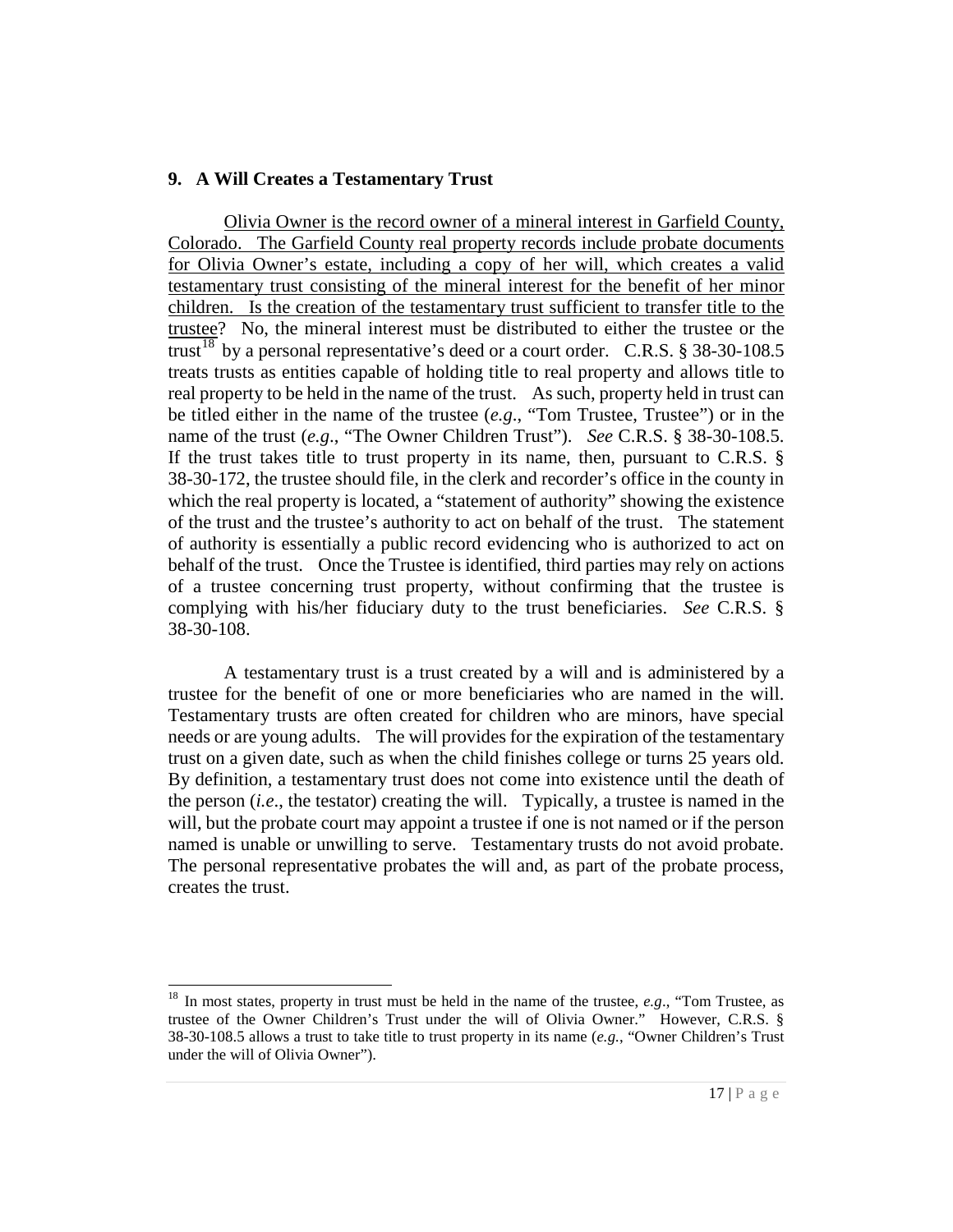#### Example

Omar Owner, owner of Blackacre, died testate. The real property records contain (1) a copy of owner's will, which was admitted to probate and created a valid trust for the benefit of Owner's children and appointed Tom Trustee as trustee, and (2) an order distributing Blackacre to the trustee. Tom Trustee, as trustee, deeded Blackacre to Gary Grantee. Did Grantee acquire marketable title to Blackacre? Yes, Grantee is entitled to presume that Trustee complied with his fiduciary duties. *See* C.R.S. § 38-30-108.

# **10. Additional Issues/Documents You May Encounter when Reviewing a Probate File**

When reviewing a probate file, a title examiner may encounter situations where a decedent's estate is not distributed pursuant to the provisions of his/her will. As discussed below, sometimes a spouse or child is entitled to receive a share of the decedent's estate despite the provisions of the decedent's will. A title examiner should be aware of such issues and related documents and give credence to them when encountered.

# **a. A Spouse's Elective Share**

Colorado allows a surviving spouse an "elective share," which is the right of the surviving spouse to elect to receive a certain portion of his/her deceased spouse's "augmented estate" instead of what, if anything, the surviving spouse was left under the deceased spouse's will or living trust. The surviving spouse may claim an elective share even if he/she was specifically disinherited under the deceased spouse's will. The surviving spouse must file his/her election in court or deliver it to the personal representative within nine (9) months after the date of the decedent's death or six (6) months after the will is admitted into probate, whichever is later. *See* C.R.S. § 15-11-205.

# **b. Pretermitted Heirs (***i.e***., Unintentional Disinheritance)**

Under certain conditions and subject to certain exceptions, a pretermitted spouse is entitled to an intestate share of the deceased spouse's estate where the deceased spouse executed a will prior to the marriage. *See* C.R.S. § 15-11-301. Similarly, under certain conditions and subject to certain exceptions, a pretermitted after-born or after-adopted child is entitled to a share of the deceased parent's estate where the deceased parent executed a will prior to the birth/adoption of the child. *See* C.R.S. § 15-11-302.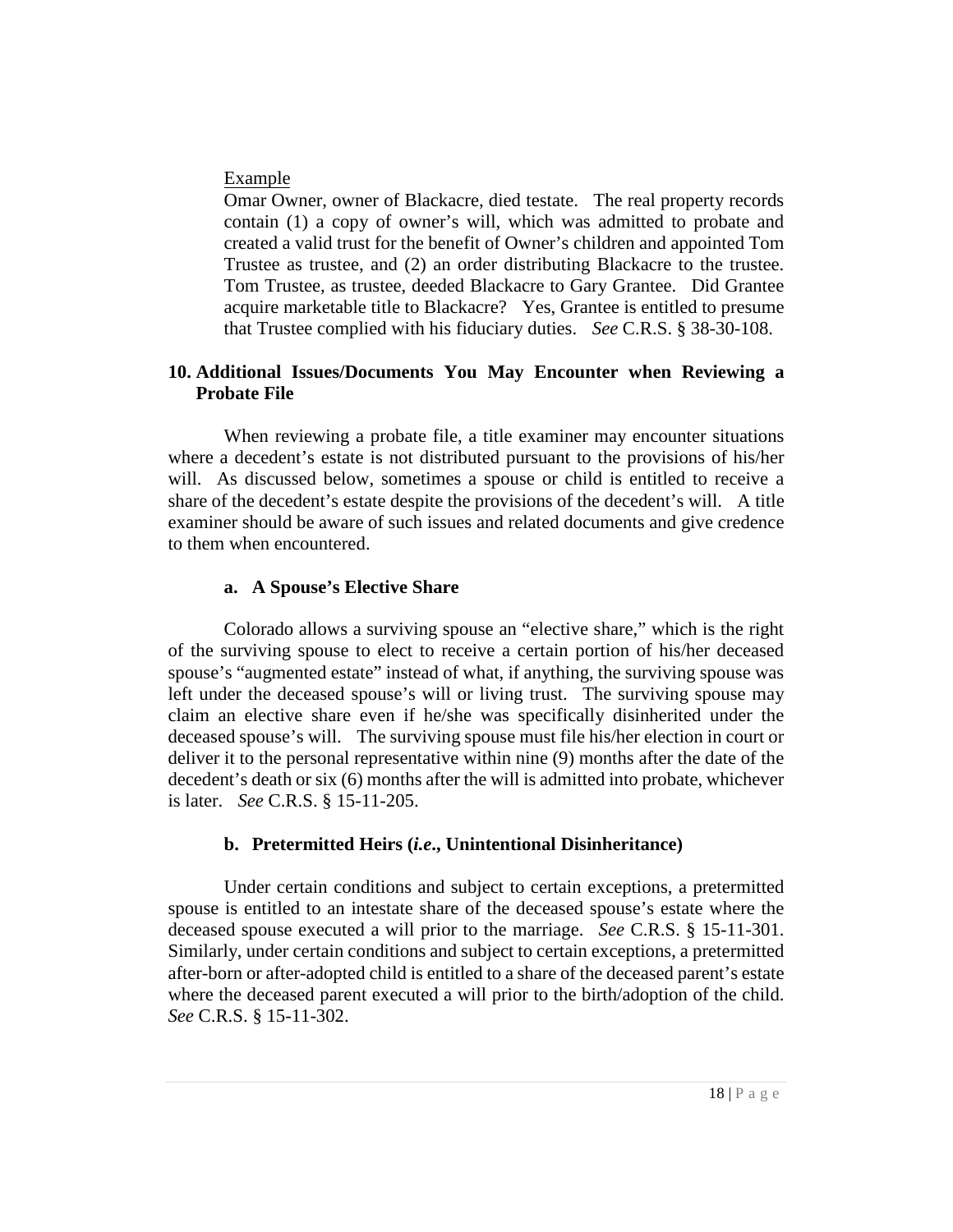# ATTACHMENT TO PAPER

# Requirement under Colorado law prior to enactment of the Uniform Probate Code for Personal Representatives appointed by another state

### Testate – Non-Resident – Beneficiary Takes

Where the deceased was not a resident of Colorado but owned property located in Colorado, ancillary proceedings were required to pass marketable title. In a testacy situation where the property is distributed to a beneficiary of the estate, the following three documents should be recorded in the real property records for the County in which the real property is located:

- (1) certified copy of the order of the Colorado court admitting the foreign Will to probate in Colorado;
- (2) certified copy of the foreign Will certified by the Colorado court; and
- (3) release of the Colorado inheritance tax lien.

#### Intestate – Non-Resident – Beneficiary Takes

If the deceased died intestate and the property is distributed to a beneficiary of the estate, the following documents from the ancillary proceeding in Colorado should be recorded:

- (1) certified copy of foreign Letters of appointment;
- (2) certified copy of the Colorado court order admitting the foreign court order of settlement and final discharge; and
- (3) release of the Colorado inheritance tax lien.

# Testate – Non-Resident – Sale to Third Party

If the property is not distributed to the estate's beneficiaries under a foreign Will, but instead, the personal representative sold the Colorado property to a third party under a power of sale contained in the Will, the following should be of record:

(1) certified copy of the foreign Will;